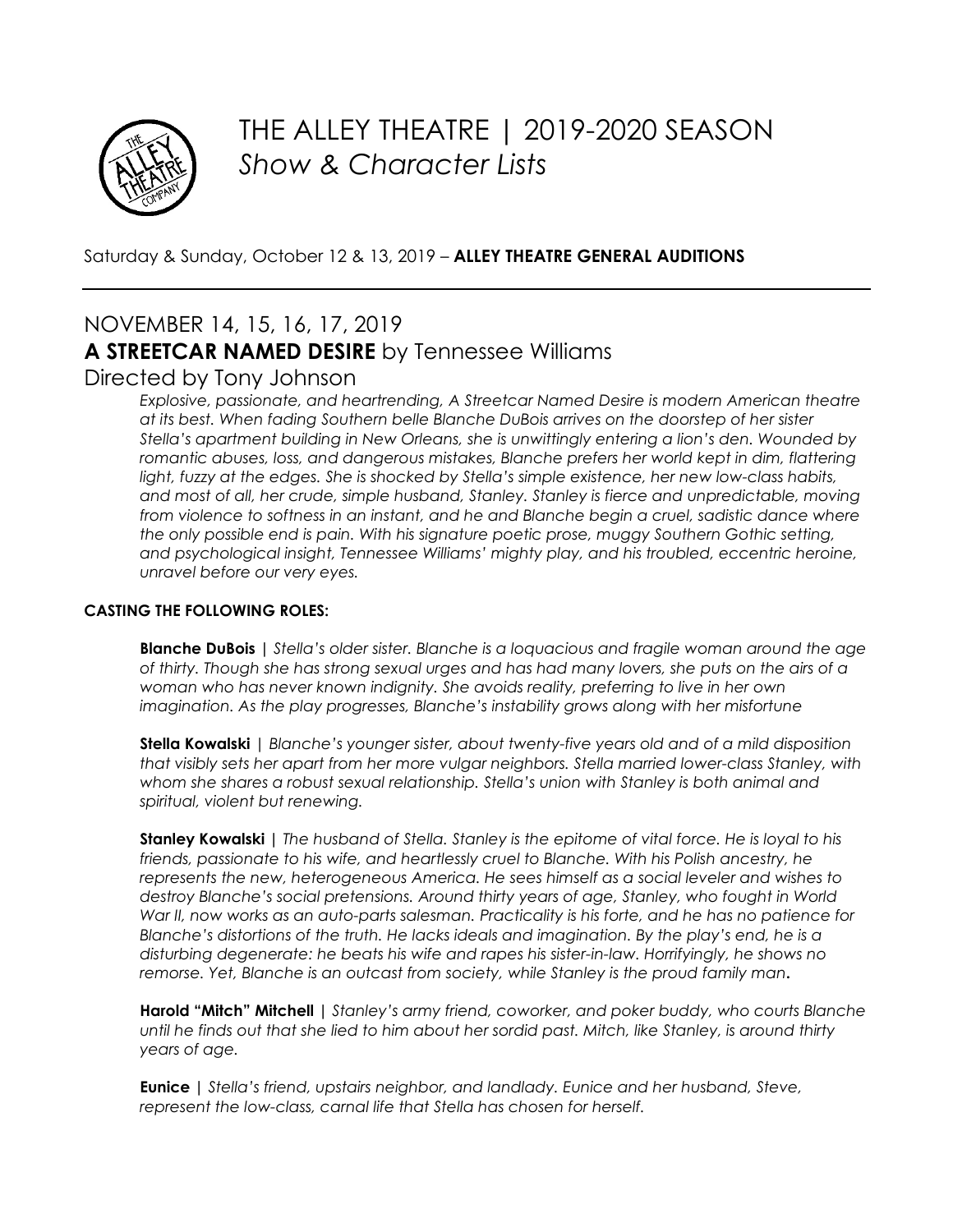**Allan Grey |** *The young man with poetic aspirations whom Blanche fell in love with and married as a teenager. Long dead by the time of the play's action, Allan never appears onstage.*

**A Young Collector |** *A teenager who comes to the Kowalskis' door to collect for the newspaper when Blanche is home alone. The boy leaves bewildered after Blanche hits on him and gives him a passionate farewell kiss.*

**Shep Huntleigh |** *A former suitor of Blanche's whom she met again a year before her arrival in New Orleans while vacationing in Miami. Shep never appears onstage.*

**Steve |** *Stanley's poker buddy who lives upstairs with his wife, Eunice*

**Pablo |** *Stanley's poker buddy. Like Stanley and Steve, Steve is physically fit and brutish. Pablo is Hispanic, and his friendship with Steve, Stanley, and Mitch emphasizes the culturally diverse nature of their neighborhood.*

**A Black Woman |** *In Scene One, she is sitting on the steps talking to Eunice when Blanche arrives, and she finds Stanley's openly sexual gestures toward Stella hilarious. Later, in Scene Ten, we see her scurrying across the stage in the night as she rifles through a prostitute's lost handbag.*

**A Doctor |** *At the play's finale.*

**An Hispanic Woman |** *A vendor of Mexican funeral decorations who frightens Blanche by issuing the plaintive call "Flores para los muertos," which means "Flowers for the dead."*

**A Nurse |** *Also called the "Matron," she accompanies the doctor to collect Blanche and bring her to an institution.* 

**Shaw |** *A supply man who is Stanley's coworker and his source for stories of Blanche's disreputable past in Laurel, Mississippi.* 

**Prostitute |** *Blanche sees a prostitute in the street being pursued by a male drunkard. The prostitute's situation evokes Blanche's own predicament.*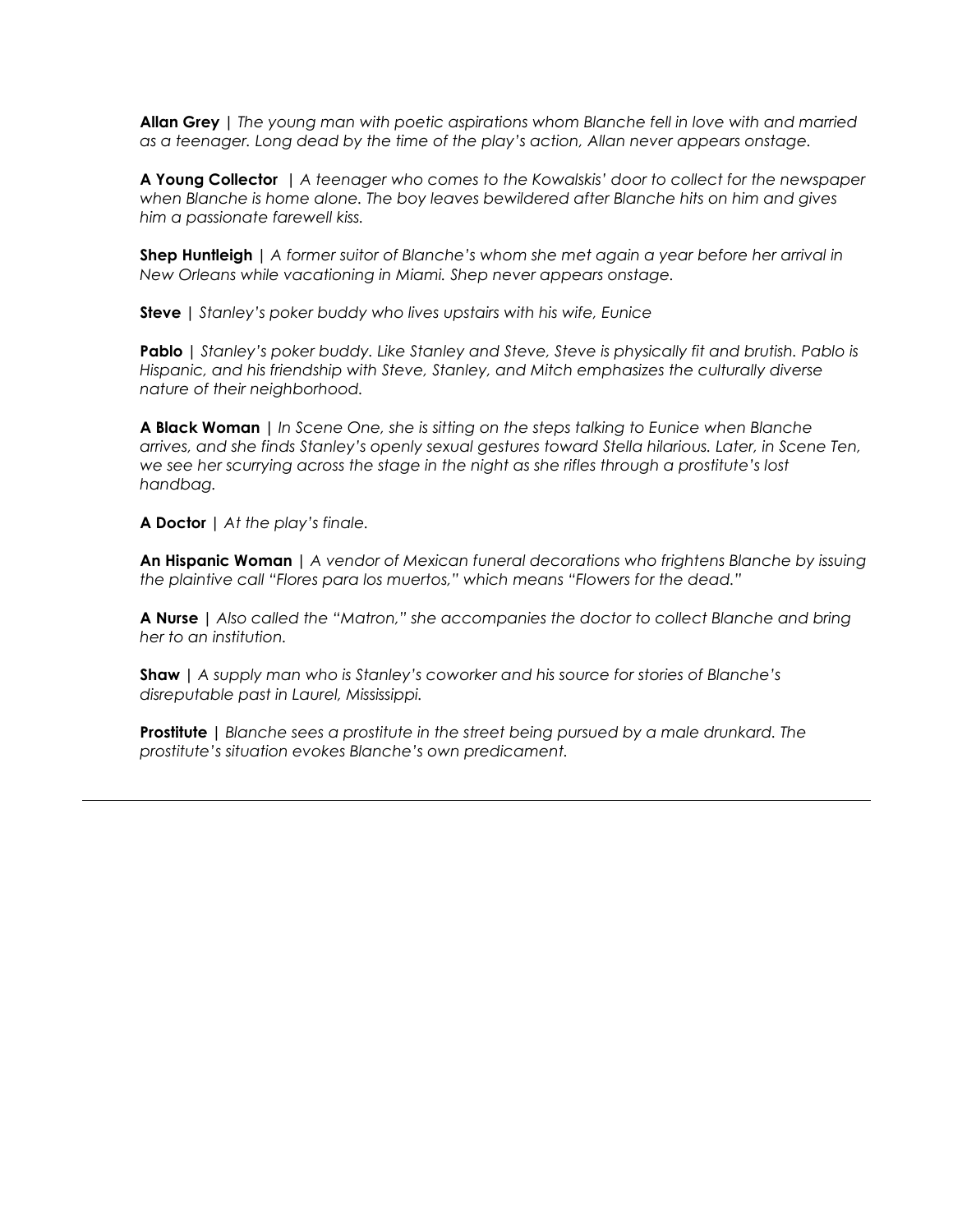# DECEMBER 12, 13, 14, 15, 2019 **OPEN HOUSE** by Rick Vale

## Directed by Martin Stapleton

*OPEN HOUSE is set in a community theatre, with no "fourth wall". The theatre in question has become desperate for funds, when the Chairman of the Theatre Board (who also is a local REALTOR "CELEB") comes up with the brilliant idea of re-constructing the stage and backstage*  area as a "condo". A family would be secured to come "live" in the theatre with the *understanding that each Friday and Saturday nights, and Sunday afternoon, they would live their lives in front of an audience. The more tickets sold, the less they pay for rent. The theatre even supplies a live band to "underscore" conversation, because of course "musicals sell better".*

*But this is only the set up, the real fun starts early on when we all realize the family that has moved in has a little more "back-story" than previously thought.*

*Filled with unforgettable characters - from the Smith family to the pizza delivery boy, a foreign neighbor, and a local Pastor with his wife and congregation – you will laugh till you cry at this not-quite-reality-play.*

#### **CASTING THE FOLLOWING ROLES:**

**VONNIE VanDERLOO** | *Chairman of the COMSTOCK THEATRE Board, and owner of VANDERLOO REALTY. One of the past, young starlets of THE COMSTOCK THEATRE, living in the glory of her past. Now a successful business woman and Chair of the Board. Still holds a grudge against her theatre "nemesis"*

**JACKSON "JACK" SMITH** | *Husband of Catherine, father of Margo New Manager of the local PIZZA PRINCE restaurant. Kind, somewhat naïve and easygoing. Not prone to "think things through" to their ultimate end.*

**CATHERINE SMITH** | *Wife of Jackson Smith. Much more practical and forward thinking than Jack. A little suspicious of all things, but kind.*

**MARGO SMITH** | *Pre-teen daughter of Jackson & Catherine Smith. The "brains" and "adult" of the Smith family…almost the only one onstage who seems to understand and know all things.*

**ANNIE** | *Maid at COMSTOCK, hired to help the Smiths.*

**JULIE** | *"Welcome Wagon" lady and niece of Vonnie VanDerloo*

**SIMTAH NOOKLE** | *Next-door neighbor, doesn't speak English*

**LANCE JACKSON** | *Employee of PIZZA PRINCE restaurant*

**RON GOODMAN** | *An audience member, and maybe a little bit more*

**REV. DONOVAN STONE** | *Pastor of the SEED-OF-ABRAHAM-HOLINESS-POWER-AND-LIFE-COMMUNITY-OF-FAITH-CHURCH.*

**REV. KAZANNA STONE** | *Wife of the Rev. Donovan Stone*

**THE S.O.A.H.P.A.L.C.O.F.C. CHOIR**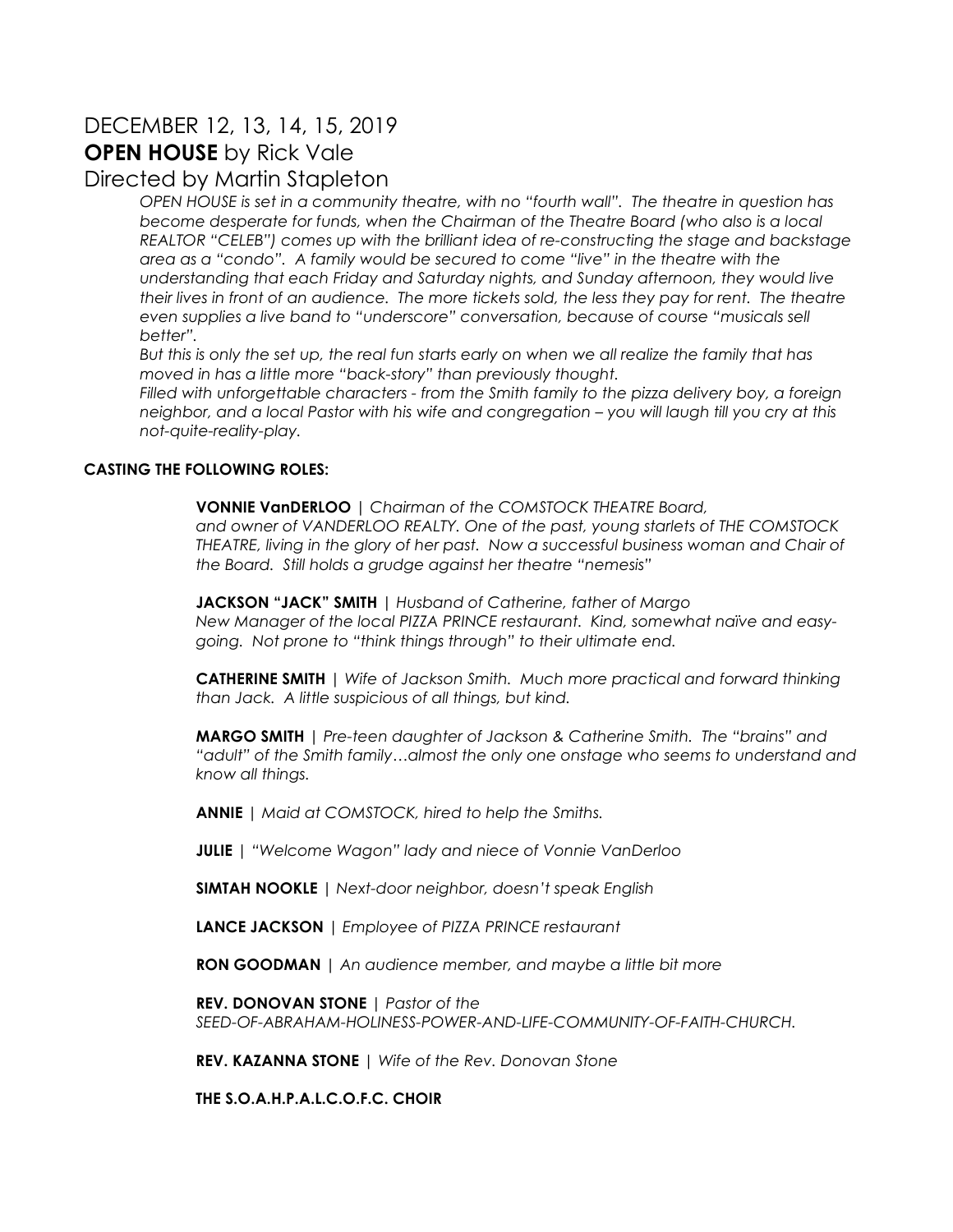# JANUARY 16, 17, 18, 19, 2020 **AN INSPECTOR CALLS** by J.B. Priestly

## Directed by Andrew Persinger

*In an English industrial city, a young girl commits suicide and an inspector calls on an eminently respectable British family, subject to a routine inquiry in connection with the death. The family, closely knit and friendly on the surface, is shown up as selfish, self-centered or cowardly, and during the course of the inspector's questioning, all members of the group are implicated lightly or deeply in the girl's undoing. Produced in London and New York. According to Variety, the play is a psychologically adept work and "an engaging play… Its mood is sustained throughout, so that it is practically always interesting." Though ostensibly a remarkably clear and effective dramatic play, there underlies the whole thing an air of mystic unreality. AN INSPECTOR CALLS is an effective presentation of the strange twists that take place in human beings when their consciences are affected.*

#### **CASTING THE FOLLOWING ROLES:**

**Arthur Birling** |*The patriarch of the Birling family. Arthur is a "rather portentous" man "in his fifties"*  who owns a profitable manufacturing company. His business success allows the Birlings to live in upper-middle-class comfort. Birling believes that capitalist principles of individual willpower and the protection of company profits are good for business and good for society. On the night the *play takes place, he is hosting a dinner at which Gerald Croft and his daughter Sheila are guests of honor.*

**Sybil Birling**|*The matriarch of the Birling family. Sybil is described in the play's performance notes as "cold." Though she is pleased her daughter Sheila is engaged to be married, she tends to ignore any potential discord in the family. Sybil serves on a charitable committee in the town, and busies herself with social events befitting a woman whose husband is a business success. She protects what she perceives to be the family's good image and standing in the community.*

**Sheila Birling** | *Daughter of Arthur and Sybil. Sheila, "in her early twenties," is engaged to Gerald and believes, at the start of the play, that her future lies bright before her. But knowledge of her*  role, and the family's role, in Eva/Daisy's death devastates Sheila, who wonders how her family *can go on afterward, pretending simply that nothing has happened.*

**Eric Birling** |*Son of Arthur and Sybil, and older brother of Sheila. Eric works part-time at the family business and has a drinking problem that he hides, with some success, from his parents and sister.*  When it is revealed that Eric had a romantic relationship with a woman, resulting in a child born *out of wedlock, the family must confront facts about Eric's life, and about their own, which they had sought previously to ignore.*

**Gerald Croft** |*Fiancé to Sheila, and son of another prominent manufacturing family. Gerald is from a more socially-elevated family, and Arthur worries that Gerald's parents believe he is making a "poor match" in marrying Sheila. Although the Inspector criticizes Gerald's affair with Daisy, the Inspector notes that Gerald is perhaps the least culpable, and most morally upright, of all the characters.*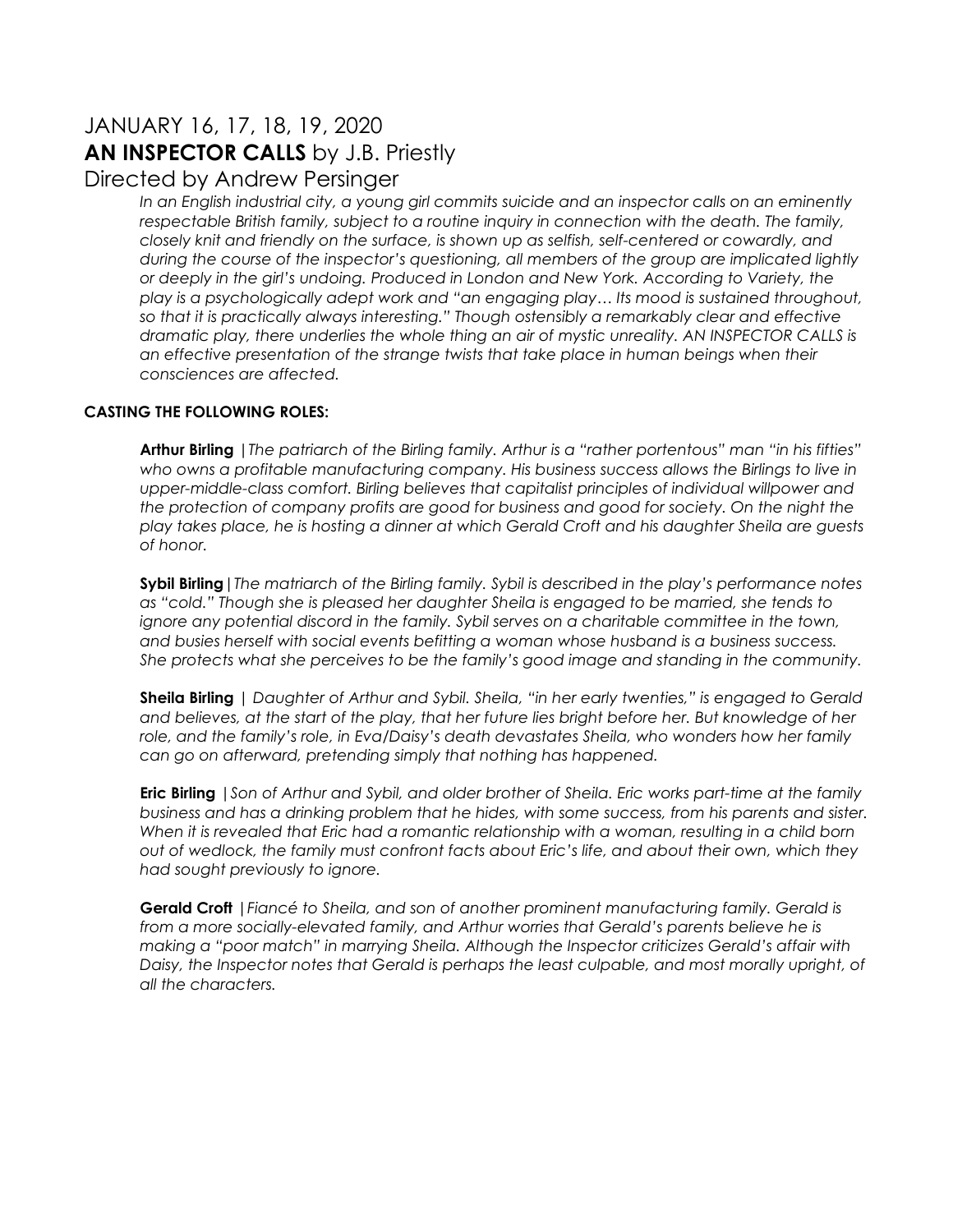**Inspector Goole** |*A representative, supposedly, of the local police force, sent to investigate Eva Smith/Daisy Renton's suicide. The Inspector asks all the Birlings, and Gerald, questions about Eva/Daisy. It seems that the Inspector knows the answer to everything he asks, but wants the*  family to admit to various instances of wrongdoing. At the close of the play, the characters *wonder aloud whether the Inspector is actually a policeman, and the constabulary confirms that no such man serves on the force. But this does not explain why the Inspector, who seems to have socialist sympathies, would have come to the house, or how he could have known so much about Eva/Daisy and the Birlings.*

**Edna** |*The Birlings' maid. Edna mostly sets the scenes in which the family eats and talks. She is not, like the Birlings, of the upper-middle class, but instead makes money by virtue of her labor. Edna leaves the room at the end of the play without mention of her absence or whereabouts.*

**Eva Smith/Daisy Renton** | *The victim in the play, and its most mysterious character. Inspector Goole begins by telling Arthur that a girl named Eva Smith has killed herself, and Arthur recalls a girl of that name in his employ whom he dismissed because she asked for a raise. Other characters claim to know different girls of different names, including "Daisy Renton," who, the Inspector asserts, are all the same person. But the Inspector only shows Eva/Daisy's photograph to one person at a time, causing Gerald to wonder, just before the play's end, whether the Inspector has tricked the family into combining incidents involving separate girls into one. This*  revelation is again undercut when, at the very close of the play, Arthur receives word that an *unnamed girl has died in the local hospital from ingesting disinfectant.*

# FEBRUARY 20, 21, 22, 23, 2020 **HARVEY** by Mary Chase

### Directed by Bill Malone

*Harvey, a Pulitzer Prize-winning comedy by Mary Chase, is the story of a perfect gentleman, Elwood P. Dowd, and his best friend, Harvey -- a pooka, who is a six-foot tall, invisible rabbit. When Elwood begins introducing Harvey around town, his embarrassed sister, Veta Louise, and her daughter, Myrtle Mae, determine to commit Elwood to a sanitarium. A mistake is made, however, and Veta is committed rather than Elwood! Eventually, the mistake is realized, and a*  frantic search begins for Elwood and the invisible pooka, which ends with Elwood appearing, *voluntarily, at the sanitarium. In the end, however, Veta realizes that she loves her brother and his invisible his best friend just as they are, and doesn't want either of them to change.*

#### **CASTING THE FOLLOWING ROLES:**

**Ethel Chauvenet** | *Mrs. Chauvenet is an old friend of the family. She is a member of the town's social circle, which Veta wants Myrtle to break into, and so they both flatter her and curry her favor. She is delighted to see Elwood, whom she has not seen in a while, until he introduces her to Harvey: then, suspecting his sanity, she hastily apologizes and leaves.*

**Betty Chumley** | *Dr. Chumley's wife Like Veta, she is more concerned with socializing than with science: told that her husband has to examine a patient, she tells him, "Give a little quick diagnosis, Willie — we don't want to be late to the party." She has a conversation with Elwood while he is looking for Harvey, and then later, when everyone at the sanitarium thinks that it is*  Veta who believes in the imaginary rabbit, she mentions his friend Harvey, making them all *realize that they have mistakenly committed the wrong person.*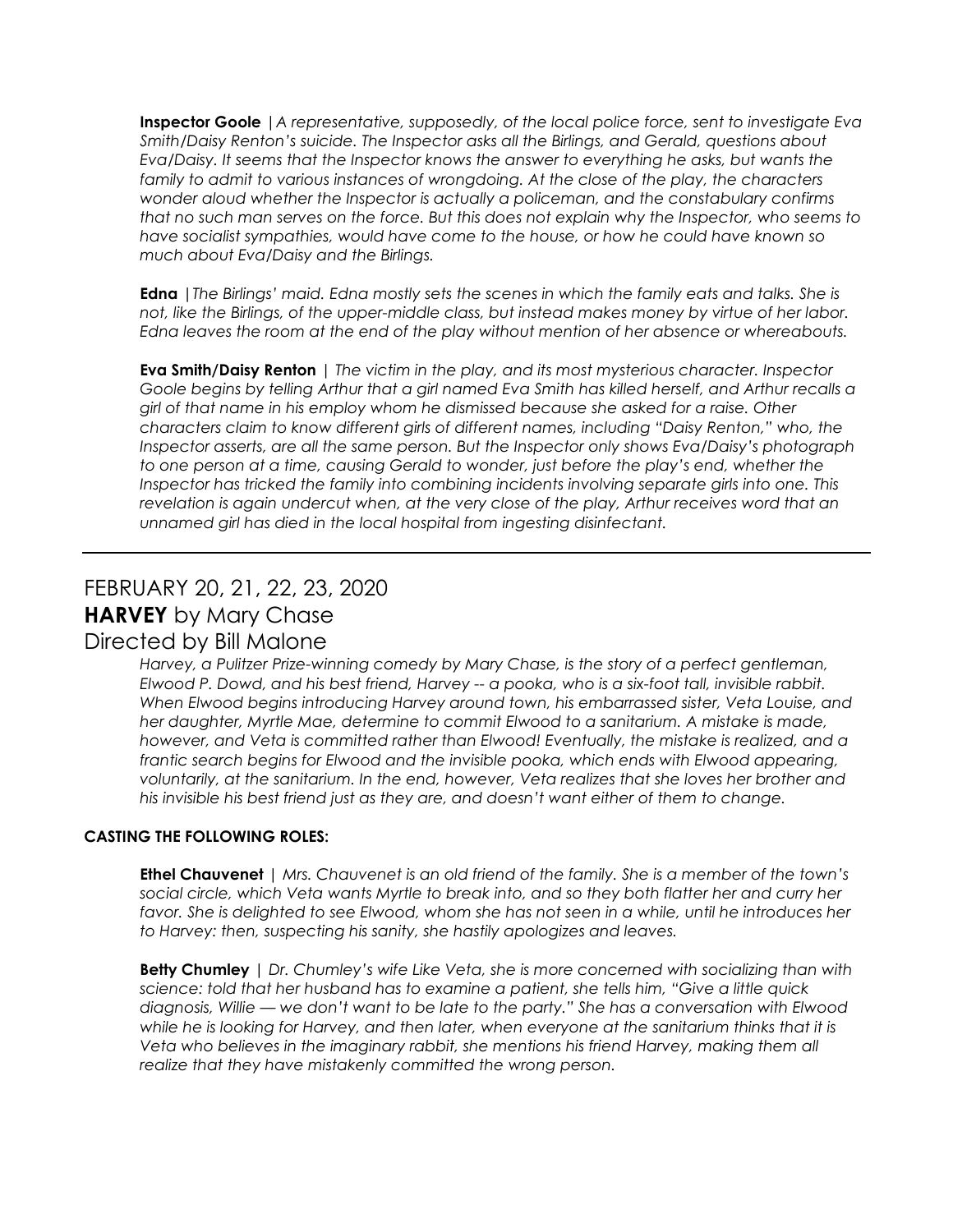**Dr. William B. Chumley** | *Chumley is an esteemed psychiatrist and the head of the sanitarium, "Chumley's Rest," to which Veta has Elwood taken. He is a difficult, exacting man, feared by his subordinates, unwilling to tolerate his mistakes. After a night out drinking with Elwood, though, Dr. Chumley comes to see Harvey, and after that, he discusses Harvey's attributes with Elwood. Told that Harvey can stop time, allowing one to leave their ordinary life for some time and go somewhere else, he describes an elaborate fantasy that has apparently been fomenting in his mind for a long time. In his fantasy, he would go to a campground outside of Akron, Ohio, and live with a beautiful woman, who would drink beer with him and listen to all of his innermost secrets and stroke his head and say, "Poor thing! Oh, you poor, poor thing!"*

**Elwood P. Dowd** | *Elwood P. Dowd is the central character of the play, a friendly eccentric who spends his days and nights in the taverns of his unnamed town. Elwood's best friend is Harvey, an*  invisible six-foot-tall rabbit. The play leaves open several possibilities regarding exactly what *Harvey is, whether he is a figment of Elwood's imagination, as the psychiatrists would like to believe, or he is, as Elwood asserts, a supernatural being known as a pooka. The relevant events in Elwood's past that would account for his relationship with an imaginary, giant rabbit are only hinted at. No information is given about any job he may have ever been employed at, only that he took care of his mother until the time that she died and that she left "all of her property" to him, which implies that the family is rich and that he may have never worked. Elwood is a charmer, always pleasant when talking to people, even those who, like Wilson, address him gruffly. He has a stack of calling cards in his pocket and takes one out to offer to each new person he meets. He invites strangers to dinner at his house, including a woman who calls selling magazine subscriptions and a cab driver who brings Elwood's sister, Veta, out to the*  sanitarium. He is gallant toward Nurse Kelly, picking flowers for her and complimenting her on her *beauty.*

**Judge Omar Gaffney** *| The judge is an old family friend of the Dowds, a representative of the people in town who are accustomed to seeing Elwood talking to Harvey and who do not think anything of it. He is the family's lawyer; so, when Veta wants to commit Elwood, it is up to Judge Gaffney to arrange the commitment papers, and when Veta wants to sue Chumley's Rest for wrongly committing her, it is also his case to file.*

**Ruth Kelly** | *Nurse Kelly is a sympathetic character, a pretty young woman who appears to have some sort of love/hate relationship with Dr. Sanderson. Describing him to Veta, she exclaims, "He's really wonderful" — (Catches herself.) "to the patients." When it seems that they have incarcerated the wrong person, Kelly apologizes and offers to take the blame, but Sanderson meets her concern with sarcasm: "Beautiful — and dumb, too. It's almost too good to be true." When they are trying to stall Elwood from leaving, Sanderson suggests that she can captivate him with her good looks, telling her to "go into you old routine — you know — the eyes — the swish — the works." She is simultaneously flattered and insulted. Of the people at the sanitarium, it is Nurse Kelly that Elwood responds to — he holds her hand (asking permission first) and recites*  love poetry to her. Although the play offers no actual conclusion to her flirtation with Sanderson, *there is the implication that Elwood's interests will make her more self-confident in the future.*

**E. J. Lofgren** | *At the end of the play, it is the cab driver, Lofgren, who makes Veta realize that the treatment that is supposed to make Elwood stop seeing Harvey might drain him of his kind personality. He explains that all of the people that he drives out to Chumley's Rest for treatment are kind and cheerful on the way out, but on the way back, after their treatment, they are angry, mean, and no fun. "Lady," he tells her, "after this, he'll be a perfectly normal human being and you know what bastards they are!"*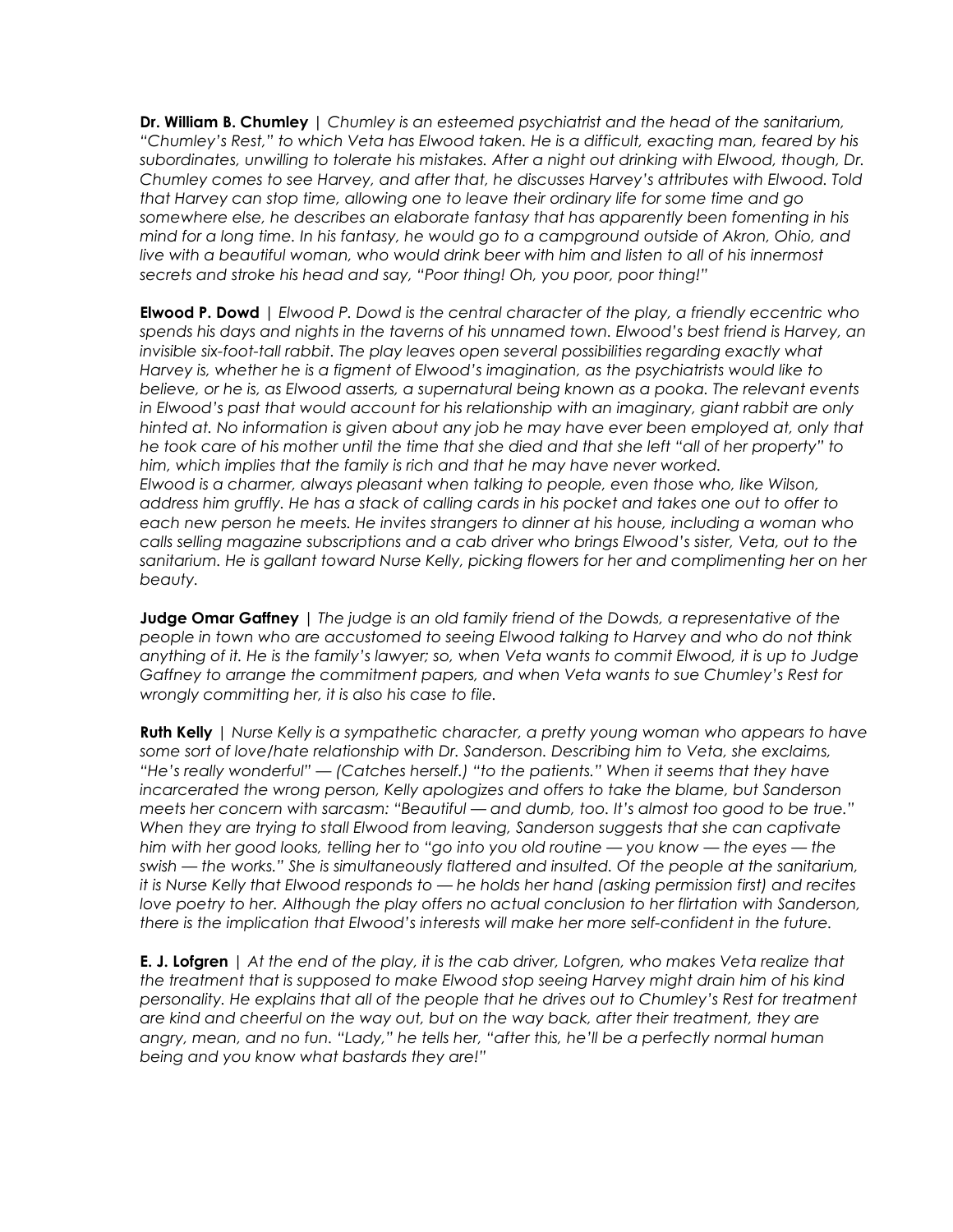**Dr. Lyman Sanderson** | *Dr. Sanderson is young, for a psychiatrist, but very qualified — Dr. Chumley has picked him out of the twelve possible assistants that he tried. He is just as infatuated with Nurse Kelly as she is with him, but he only reveals his concern indirectly. When she*  tells him to tell Dr. Chumley that the mistake of locking up Elwood was her fault, he says out loud, *"I never mention your name," but then adds, when he has moved away from her, "except in my sleep." At the beginning of Act II, Scene II, the two of them have their most direct confrontation, discussing the dates that they saw each other with the previous weekend, but Dr. Sanderson continues to insist that his interest in Nurse Kelly is purely as a psychiatrist.*

**Myrtle Mae Simmons** | *Myrtle is a young woman, the daughter of Veta. The main reason why she and her mother are concerned about their standing in the community is that they both are concerned that Myrtle find a man to marry. They are afraid that prospective suitors will be*  frightened away when they find out that Elwood has an imaginary friend. Myrtle is less charitable *about Elwood's odd behavior than Veta, expressing the wish that he might be hit by a truck and making arrangements to sell the house as soon as he is taken off to the sanitarium. Ironically, Myrtle finds a man who is attracted to her because of Elwood's case; she and Wilson, the hospital orderly, fall in love before the play is over. She does have some awareness of Harvey's supernatural existence, because she is the one who explains that whatever Elwood says Harvey predicted actually comes to pass; however, Myrtle is too concerned with herself and her own prospects to think that there is anything too odd about this.*

**Veta Louise Simmons** | *Elwood's sister, Veta, is an important character in this play because she joins the play's two opposing forces, logic and imagination. It is her embarrassment with Elwood and her fear that her daughter, Myrtle, will not be able to land a suitable husband because of his eccentricities, that has her take him to Chumley's sanitarium to be committed. Veta throws society functions that are covered by the local newspaper, and she is terrified that her social position will be subject to ridicule or scandal. Elwood embarrasses her. But Veta is a comic character and is just as unstable in her own way as is her brother. In fact, Veta admits at one point that she has actually seen Harvey on a few occasions, indicating that she and her brother share a common state of mind. When she tries to explain Elwood's condition to Dr. Sanderson, she describes Harvey in such a confusing way that the doctor thinks that she is the one who imagines him, and so he has Wilson capture her and lock her up. Veta enlists an old family friend, Judge Gaffney, to sue the sanitarium, but her threat is eventually forgotten. She does, however, empathize with her brother in the end, after the cab driver has told her that the sanitarium's treatment will stop his eccentricity but make him mean and dull, and she interrupts the treatment before it can change him.*

**Wilson** | *Wilson is the muscle of Chumley's Rest, a devoted orderly responsible for handling the patients who will not cooperate voluntarily. When Dr. Sanderson thinks that Veta is supposed to be committed, Wilson captures her, carries her upstairs, and undresses her in order to put her in the "hydro-tub" for therapy. He is vulgar and crude and completely devoted to Dr. Chumley, almost frantic with concern when he thinks that Elwood may have hurt the doctor. When he goes to the Dowd house looking for Elwood, Wilson flirts with Myrtle — she seems interested in him. When he asks her out in the last scene it is her mother, Veta, who turns him down.*

**Miss Johnson** | *Miss Johnson is listed in the Cast of Characters as "a cateress," but her dialog in the play is tagged "Maid."*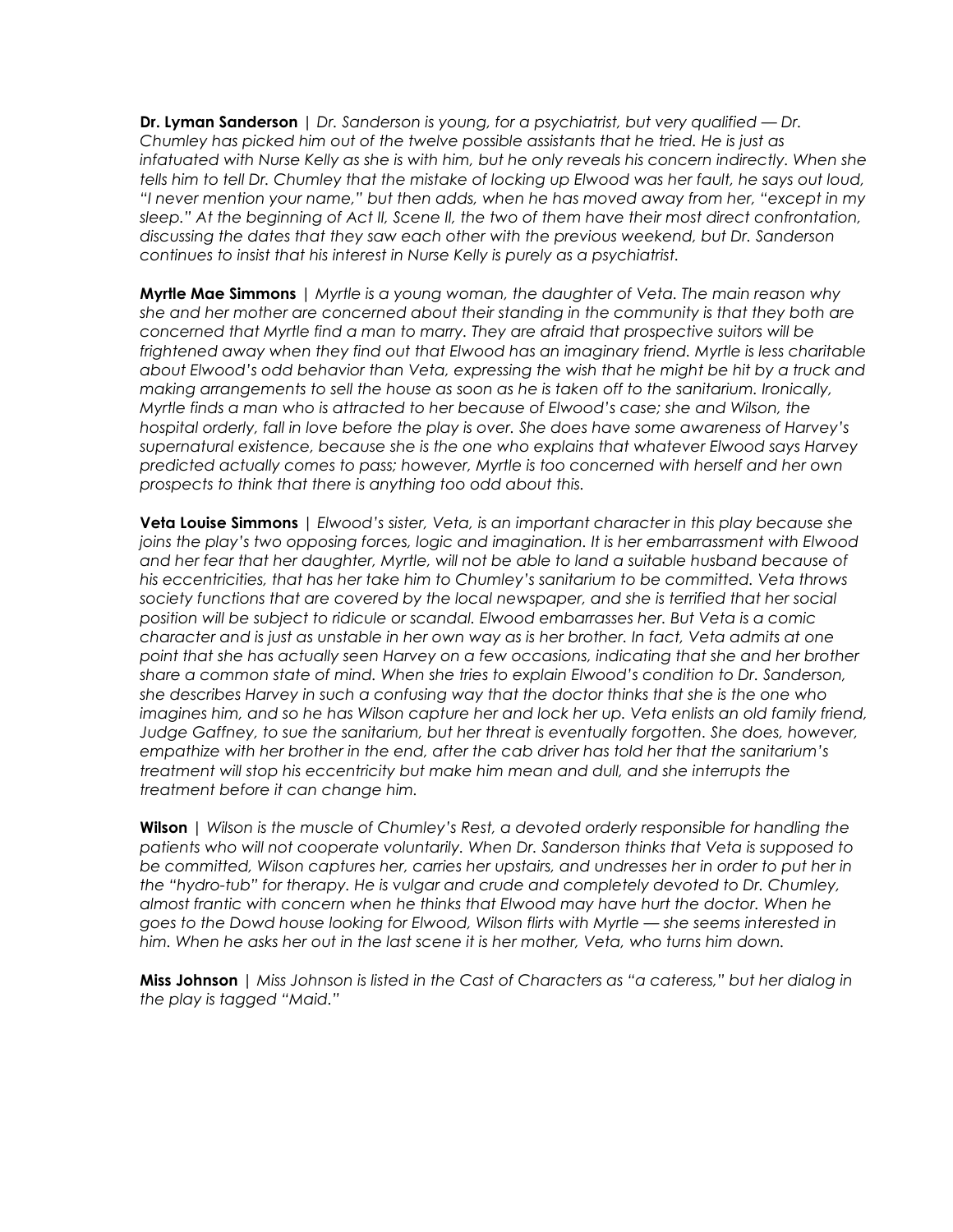# MARCH 12, 13, 14, 15, 2020 **HENRY V** by William Shakespeare Directed by Rick Vale

## *Performed at the Anderson Museum of Art*

*After an insult from the French Dauphin, King Henry V of England invades France to claim the throne he believes should be his. Henry stops an assassination plot, gives powerful speeches, and wins battles against the odds. In the end, he woos and marries the Princess of France, linking the two nations.*

#### **CASTING THE FOLLOWING ROLES:**

**King Henry V** | *The young, recently crowned king of England. Henry is brilliant, focused, fearless, and committed to the responsibilities of kingship. These responsibilities often force him to place his personal feelings second to the needs of the crown. Henry is a brilliant orator who uses his skill*  to justify his claims and to motivate his troops. Once Henry has resolved to conquer France, he *pursues his goal relentlessly to the end.*

**The Dukes Of Exeter, Westmorland, Salisbury, And Warwick** | *Trusted advisors to King Henry and the leaders of his military. The Duke of Exeter, who is also Henry's uncle, is entrusted with carrying important messages to the French king.*

**The Dukes Of Clarence, Bedford, And Gloucester Henry's Three Younger Brothers.** *Clarence, Bedford, and Gloucester are noblemen and fighters.*

**The Archbishop Of Canterbury And The Bishop Of Ely** | *Wealthy and powerful English clergymen. The Archbishop of Canterbury and the Bishop of Ely do not go to fight in the war, but their urging and fund-raising are important factors in Henry's initial decision to invade France.*

#### **Cambridge, Scrope, And Grey Three Conspirators Against King Henry**

*Cambridge, Scrope, and Grey are bribed by French agents to kill Henry before he sets sail for France. Scrope's betrayal of his king is particularly surprising, as Scrope and Henry are good friends.*

**York And Suffolk** | *Two noble cousins who die together at the Battle of Agincourt.*

**The King Of France Charles VI** | *A capable leader, Charles does not underestimate King Henry, as his son, the Dauphin, does. Henry.*

**The Dauphin** | *The son of the king of France and heir to the throne (until Henry takes this privilege from him). The Dauphin is a headstrong and overconfident young man, more inclined*  to mock the English than to make preparations to fight them. He also mocks Henry, making *frequent mention of the king's irresponsible youth.*

**French Noblemen And Military Leaders** |*The Constable of France, the Duke of Orléans, the Duke of Britain, the Duke of Bourbon, the Earl of Grandpré, Lord Rambures, the Duke of Burgundy, and the Governor of Harfleur are French noblemen and military leaders. Most of them are killed or captured by the English at the Battle of Agincourt, though the Duke of Burgundy survives to help with the peace negotiations between France and England. Like the Dauphin, most of these leaders are more interested in making jokes about the English than in taking them seriously as a fighting force, a tendency that leads to the eventual French defeat at Agincourt.*